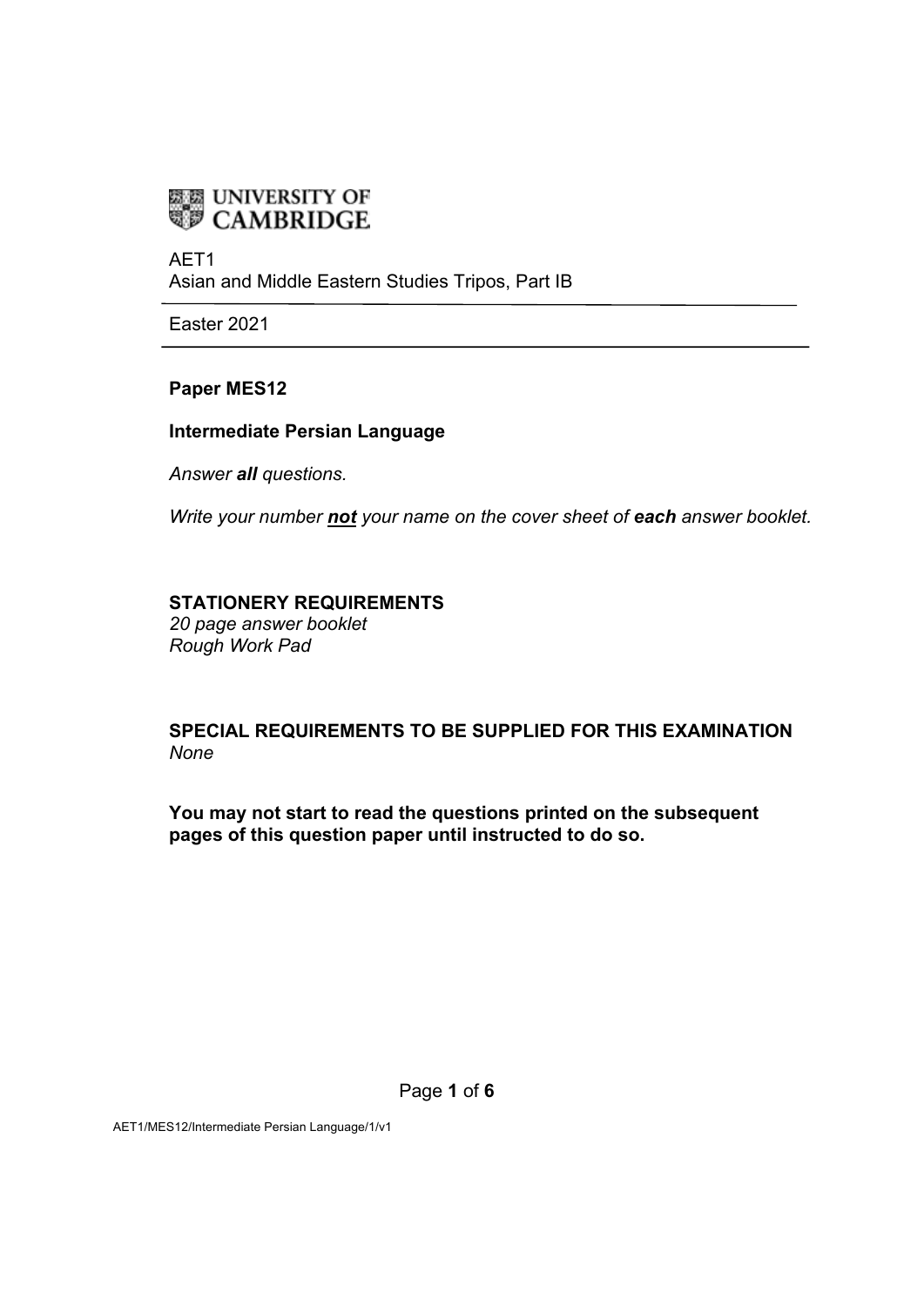1. Read the following **unseen** passage and answer in **Persian** (using your own words) the **ten** questions below [**20 marks**].

# <mark>دردسر کلاهگیس درسینما و تلویزیون ایران</mark>

| سربال "روز های ابدی" و کلامگیسی که تعدادی از بازیگران زن این سربال دارند، بار   |          |
|---------------------------------------------------------------------------------|----------|
| دیگر مشکل و مسألهٔ به تصویر کشیدن چهرهٔ واقعی یک زن روی پردهٔ سینما و قاب       |          |
| تلویزیون را برجسته کرده است.                                                    |          |
| تلویزیون ایران در اقدامی کم سابقه رضایت داده است که در سریال "روز های ابدی"     |          |
| تعدادی از بازیگران به دلیل موقعیت زمانی، شغلی، وابستگی سیاسی و دیپلماتیک        | ۵        |
| روسری سر نکنند و از کلامگیس به عنوان موی سر استفاده شود تا به قول تهیهکنندهٔ    |          |
| سربال، داستان طبیعی و قابل قبول دیده شود.                                       |          |
| "زن" هنوز یک مسألهٔ حل نشده و سؤال بزرگ برای سینما و تلویزیون است و از          |          |
| اول انقلاب بیش از چهل سال است که ادامه دارد و شماری از فیلمها و سربالها         |          |
| بهخاطرش توقیف یا سانسور شدهاند و ضوابط و پروتکلهای نوشته و نانوشته دربارهٔ      | ۱.       |
| "زن" از لحظهای که داستان در ذهن نویسنده شکل میگیرد تا زمان تولید و حتی اکر ان   |          |
| و يخش وجود دارد.                                                                |          |
| سریال "روز های ابدی" میخواهد ۹ ماه از اوایل انقلاب اسلامی (از بهمن ۱۳۵۷ تا      |          |
| آبان ۱۳۵۸) یعنی از شروع انقلاب تا اشغال سفارت آمریکا را روایت کند.              |          |
| آنچه این سریال را در رسانهها و شبکههای مجازی مطرح کرده است استفاده از           | $\Delta$ |
| کلامگیس است. محسن علی کبری دربارهٔ استفاده از کلامگیس در این سربال میگوید       |          |
| "ر وز های ابدی" کار ی سیاسی است و قصهٔ آن در بر خی از سکانسها در بار هٔ موضو ع  |          |
| تظاهرات ضد حجاب در یک مقطع تاریخی روایت میشود و به خاطر قصه از                  |          |
| كلامگيس استفاده شده است.                                                        |          |
| تلویزیون دولتی ایران همیشه در مقایسه با سینما ضوابط سختگیر انهٔ بیشتر ی بر ای   | ۲.       |
| زنان اعمال کرده است، به گونهای که در سربالها مسألهٔ حجاب از داستان و قصه        |          |
| مهمتر است. همین سختگیر یها به گونهای پیشرفته که حتی با وجود تغییر مدیریتها      |          |
| همين سياست همچنان حفظ شده است.                                                  |          |
| در طول این سالها در بین سربالها بهخصوص موضوعات تاریخی چند استثنا وجود           |          |
| دارد که گاهی بر ای نشان دادن بخشی از موی سر از کلامگیس استفاده شده است.         | ۲۵       |
| اما آنچه در سربال "روز های ابدی" اتفاق افتاد نادر است و بازیگران چند نقش به طور |          |
| کامل بدون روسری دیده میشوند. با وجود اینکه تهیه کننده میگوید با "اصرار و        |          |
| خواهش" یک سوم سکانسهای مربوط به کلاه گیس حذف نشدهاند اما رضایت دادن             |          |
| به همین حداقلها یک گام رو به جلو است.                                           |          |
| استفاده کردن یا نکردن از کلاه گیس در سینما و تلویزیون، به حجاب اجباری در ایران  | ٣.       |
| و به نظر مراجع دینی شیعه دربارهٔ استفاده از موی مصنوعی برمیگردد. براساس         |          |
| نظر اکثر مراجع، کلاهگیس همان حکم موی انسان را دارد و باید از نامحرم پوشانده     |          |
|                                                                                 |          |

Page **2** of **6**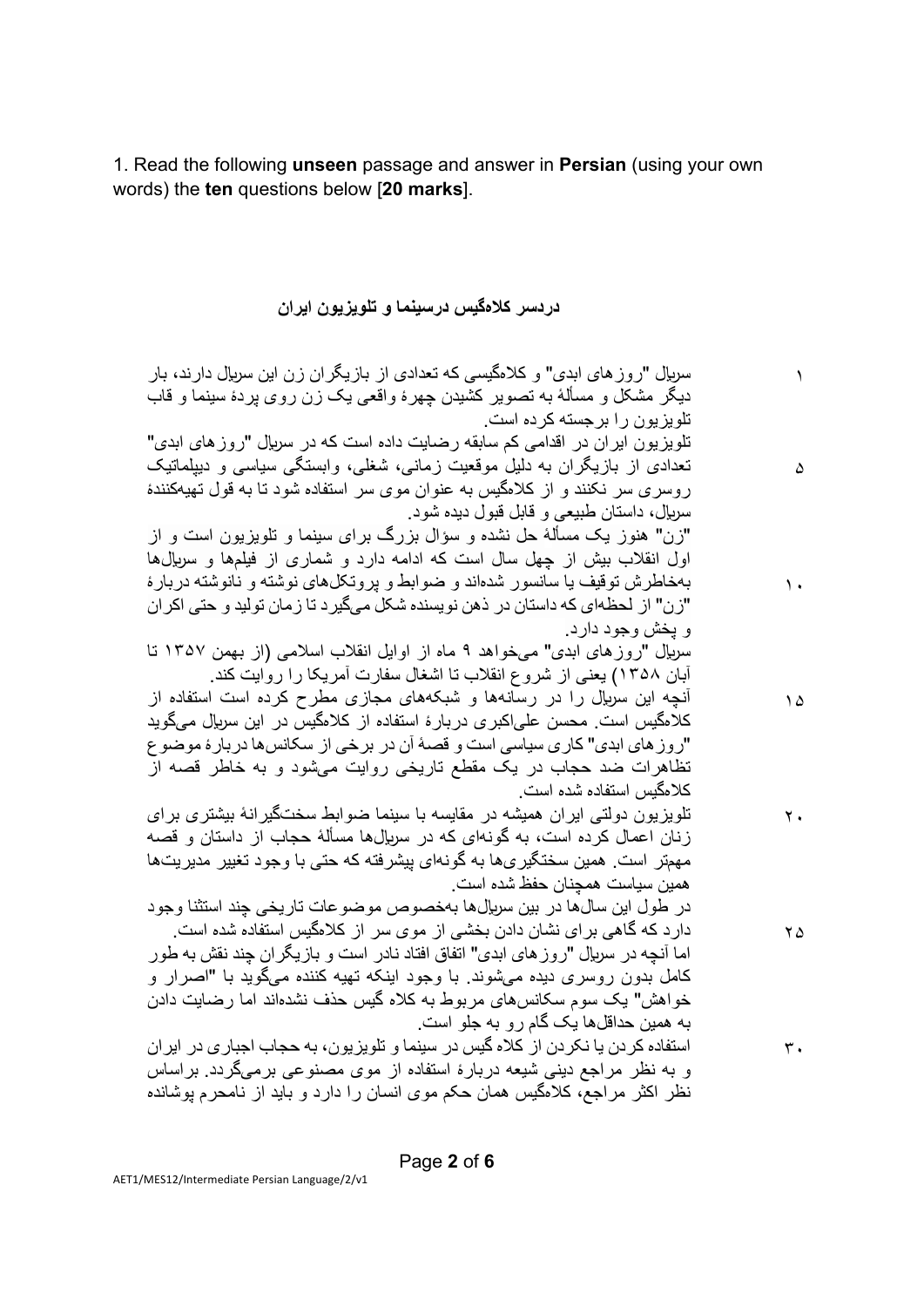٣۵

Adapted from a news article in BBC Persian https://www.bbc.com/persian/iran-features-55731351 (accessed on 21/01/2020)

## **Questions**

a. In what way, is "The Eternal Days" series different from other series on Iranian TV?

b. In what way is the concept of "the woman" an unresolved issue in Iranian cinema?

c. What is the story of "The Eternal Days" series?

d. In what way is "The Eternal Days" controversial?

e. Is the attitude of Iranian TV towards "women" the same as the one of Iranian cinema? Please explain.

f. How and to what extent was the series producer able to avoid some censorship?

g. What is the government's policy towards the hijab in Iran?

h. What is the opinion of religious figures regarding the hijab?

i. What is the aim of the Iranian Broadcasting Organisation with regard to the hijab?

j. What are your solutions towards the issue of the hijab in Iran in general and in Iranian cinema in particular?

(TURN OVER)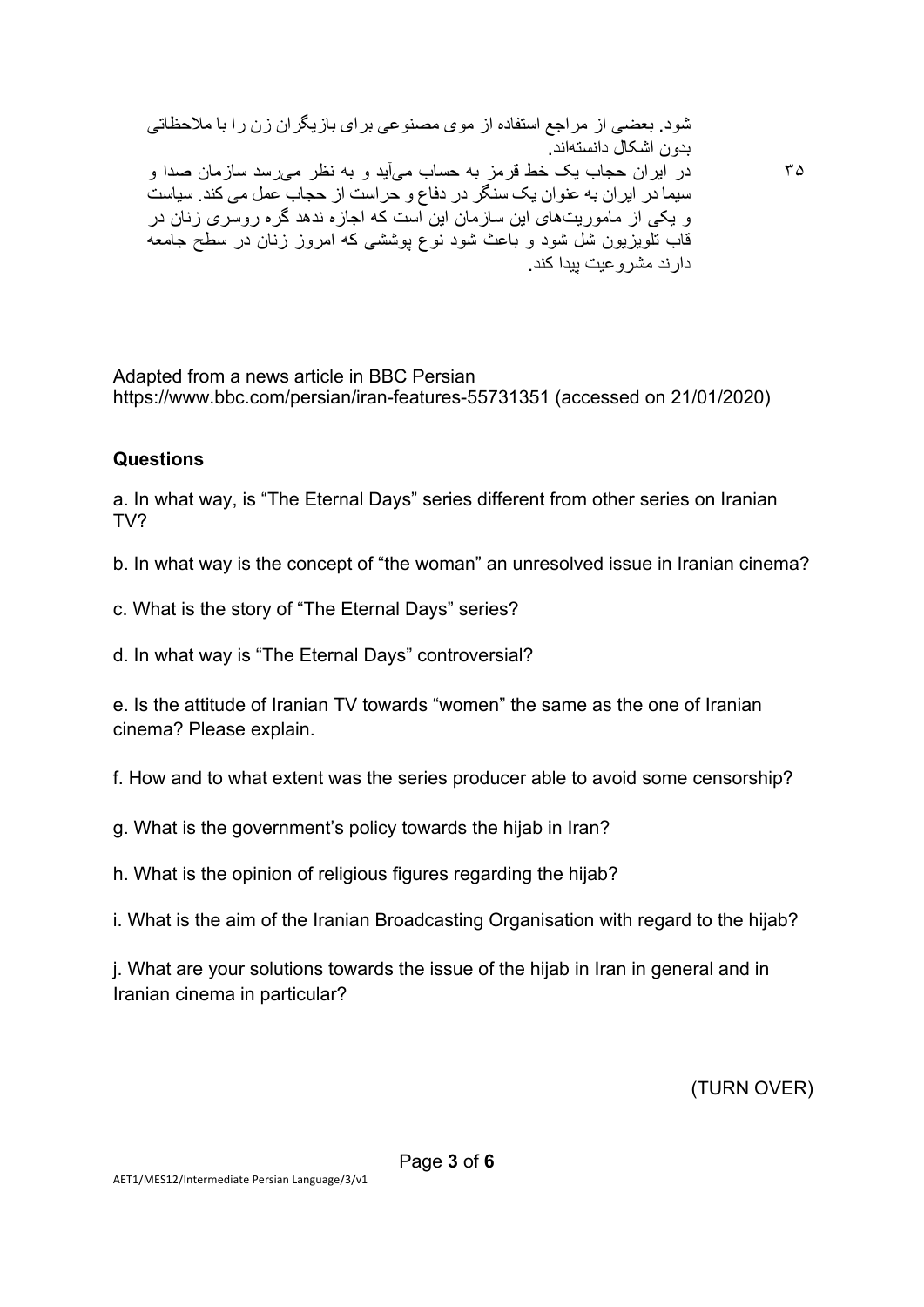### 2. Translate the following **unseen** text into **English** [**15 marks**].

بازگشت به ایران؛ بیاده و بدون باسپورت

١ ٣ ۵ ٧ ٩ ١١ ١٣ ١۵ مهدی، جوانی ایرانی و ساکن آلمان است. در کودکی پدرش او را از آغوش مادر میرباید و به همراه خواهر و برادرش به آلمان میگریزد. مهدی فکر میکرد مادری نامهربان و بیمار داشته است که پس از تولد او در زندان مرده است. پدرش که خود را زمانی روزنامهنگار و زمانی یک فعال سیاسی به فرزندان معرفی میکرد، بسیار سختگیر بود و به هر بهانهای بچهها را تنبیه میکرد. اما بچهها هیچگاه ندانستند که یدر در آلمان به چه کار مشغول است تا اینکه در سال ۲۰۱۴ به شکلی مشکوک در شهر مونیخ کشته می شود. ۔ دو سی یوسی کے سی یہ یہ ہے۔<br>مهدی در ۲۲ سالگے در مے یابد که مادر ش ز نده است، در ابر ان ز ندگے مے کند و عاشق فرزندان خود است. خبر از طریق یکی از اعضای فامیل به دستش میرسد. در ژانویهٔ ۲۰۱۸ مهدی به عشق دیدار مادر تصمیم میگیرد از تجربهٔ پناهندگانی که به آلمان وارد میشوند، استفاده کند و خلاف مسیر ی که آنان برای رسیدن به آلمان استفاده میکنند، به ایران برود . مهدی نه به فارسی تسلط دارد و نه اپرانیان را خوب میشناسد. اگرچه او ز ادهٔ ایر ان است، و لمی در آلمان بز رگ شده و تحصیل کر ده است. نه از در گیر ی&ای مر ز ی خبر

بیج رد یلوپ ھن و دراد .

Adapted from a news article in DW Persian

a-56284846 (accessed) وباز گشت-به-ایر ان-بیاده-و -بدون-پاسپور ت/https://www.dw.com/fa-ir on 20/01/2021)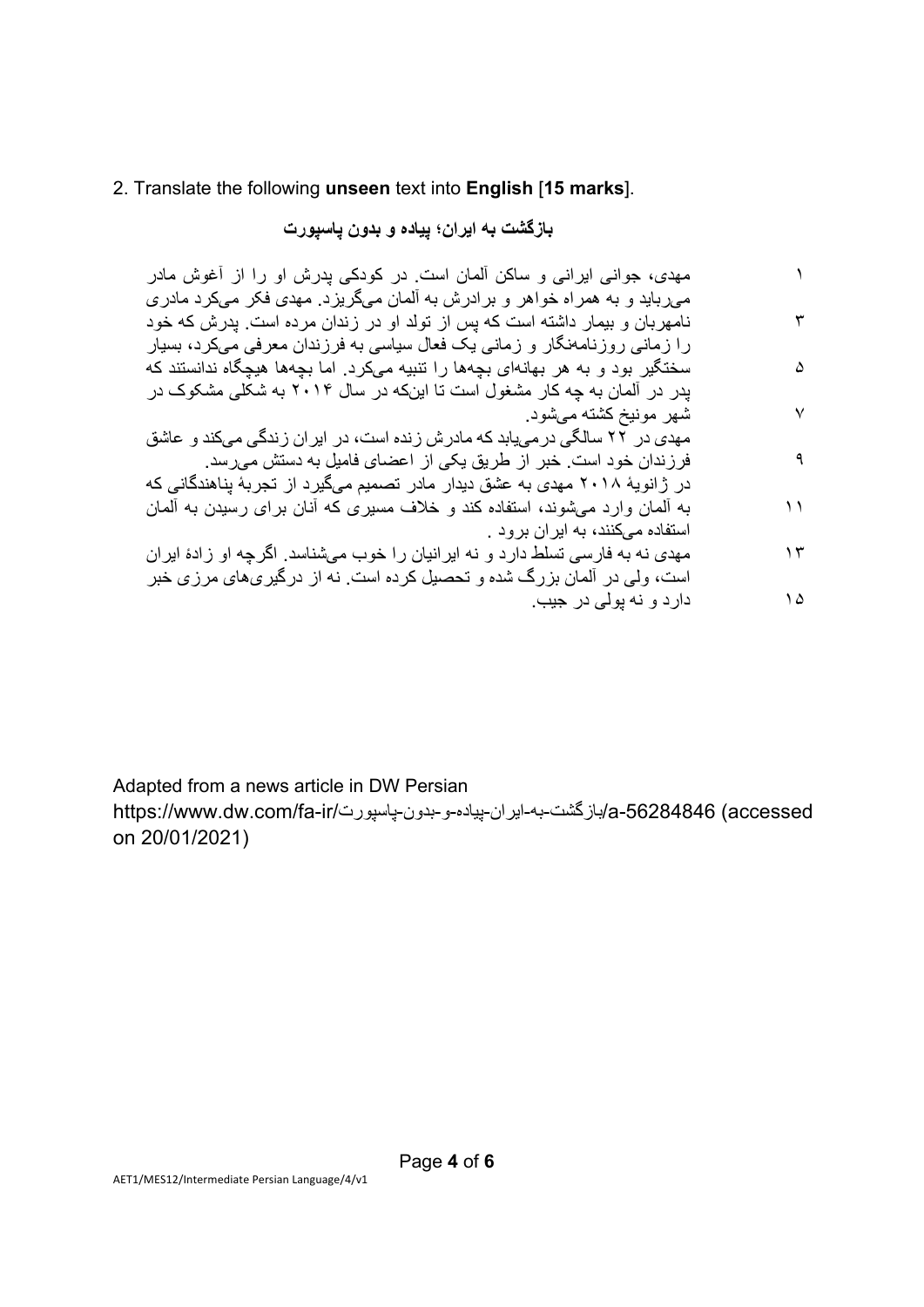### 3. Translate the following **unseen** text into **Persian** [**15 marks**].

- 1 Foreign Minister Mohammad Javad Zarif said on Sunday that Iran believes that the Persian Gulf region needs dialogue, cooperation and measures to promote confidence among the countries in it.
- 5 Upon arrival in Baku, he told IRNA that Iran's arms have always been and will be open for the neighbours in this respect.

Zarif further noted that he is pleased to embark on a visit to the Caucasus region, adding that the trip will also take him to Russia, Armenia, Georgia and Turkey at the end of the week.

10 very important to Iran, Zarif said, noting that one of the most important goals of The main topic for discussion during the visit is regional collaboration, which is this trip is to discuss regional cooperation with these countries, which have very good bilateral relations with Iran.

Adapted from a news article in IRNA https://en.irna.ir/news/84197631/Zarif-Persian-Gulf-region-needsdialogue-cooperation (accessed on 24/01/2021)

(TURN OVER)